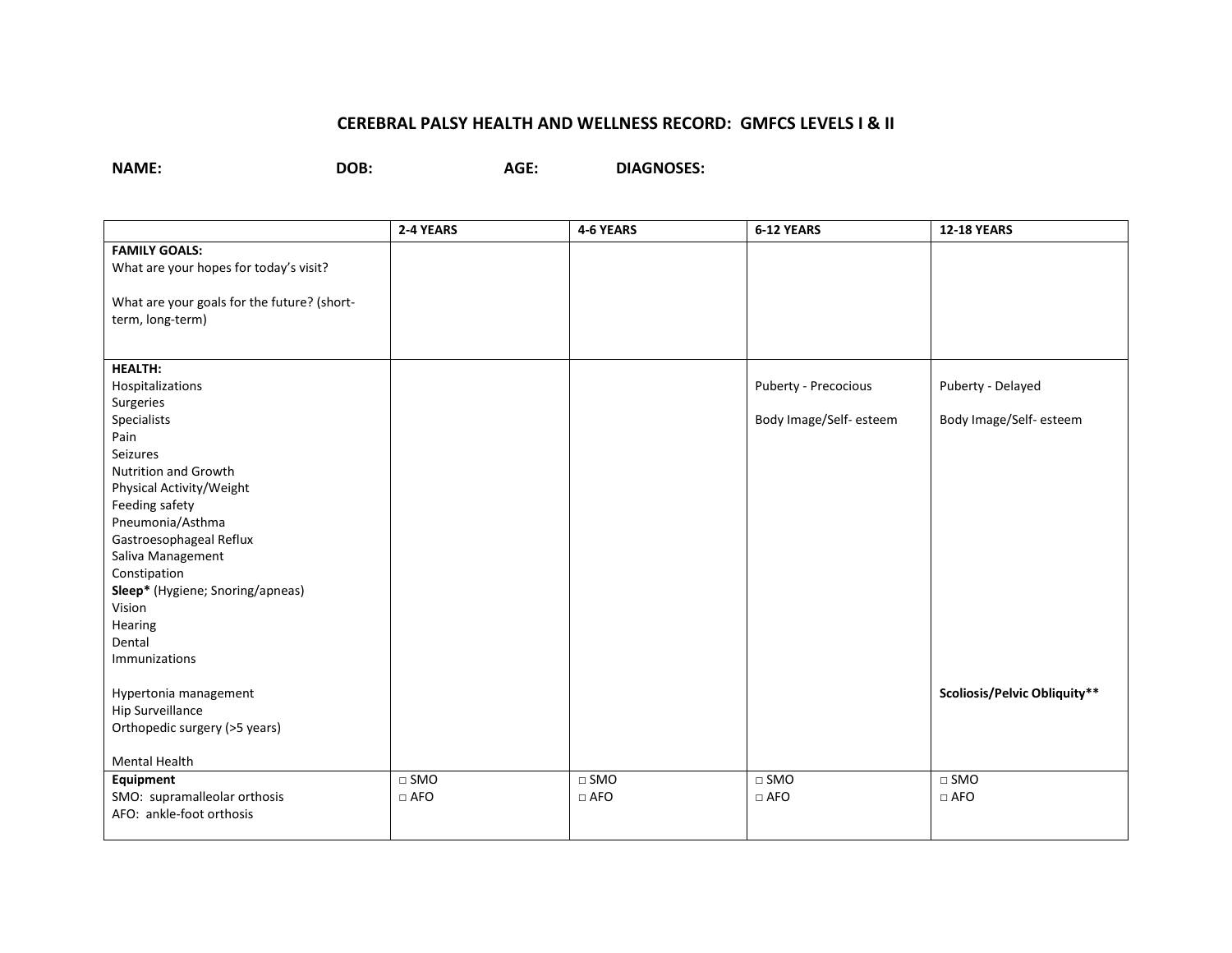| Accessibility/Independence<br>Bathroom (e.g. grab bars/shower chair for<br>balance/safety)                                                                                                                                     |                                                     |                                                   |                                                                                                                          |                                                                                                                 |  |
|--------------------------------------------------------------------------------------------------------------------------------------------------------------------------------------------------------------------------------|-----------------------------------------------------|---------------------------------------------------|--------------------------------------------------------------------------------------------------------------------------|-----------------------------------------------------------------------------------------------------------------|--|
| <b>Public transportation/Community Mobility</b><br>assessment                                                                                                                                                                  |                                                     |                                                   |                                                                                                                          |                                                                                                                 |  |
| <b>Services</b><br>□ Occupational Therapy<br>□ Physiotherapy<br>□ Speech Language Pathology<br>□ Social Work<br><b>Funding</b><br>□ Disability Tax Credit                                                                      | □ Early Intervention                                | □ Psychoeducational<br>assessment                 | □ Psychoeducational<br>assessment                                                                                        | Transition to adult services<br>□ Family MD<br>□ Psychoeducational<br>assessment<br>□ Adult Disability Benefits |  |
| □ Assistive Devices Funding<br>Development:<br>Gross Motor<br>Fine Motor<br>ADLs/Independence<br><b>Expressive Language</b><br>Receptive Language<br>Articulation<br>Social<br>Social Communication<br>Cognitive               | □ Preschool/Daycare<br>□ Transition to kindergarten | $\square$ Learning disorders<br>□ Attention/Focus | □ Learning difficulties<br>□ Attention/Focus<br>□ Writing Aids<br>$\square$ Bullying<br>□ Secondary school<br>transition | □ Post-secondary school<br>transition                                                                           |  |
| *When assessing causes of sleep disturbances, in addition to the usual behavioural causes consider seizures and pain as potential contributors<br>** If concerns for scoliosis or pelvic obliquity, reinstate hip surveillance |                                                     |                                                   |                                                                                                                          |                                                                                                                 |  |